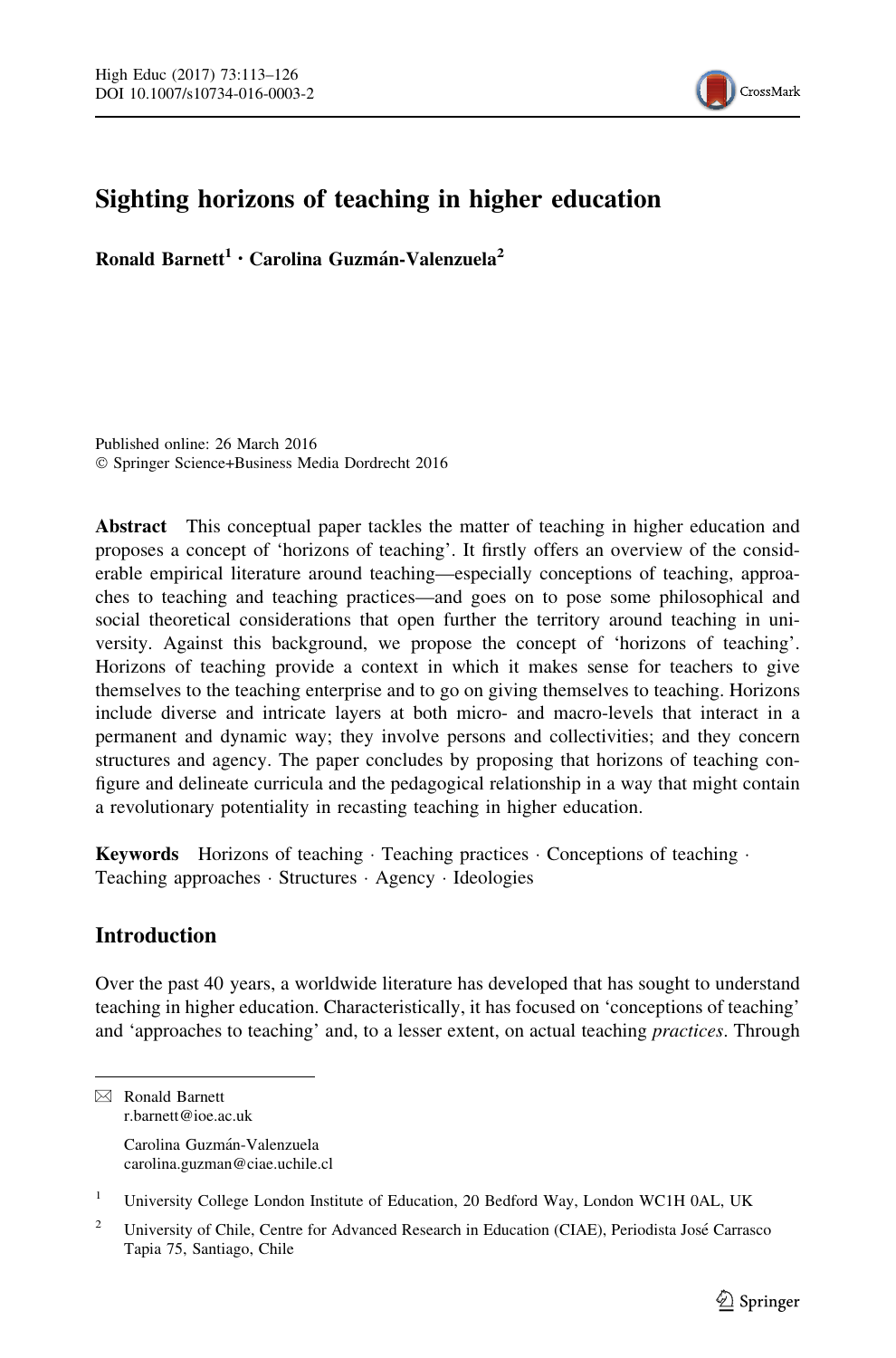this literature—really, multiple literatures—our understandings of higher education teaching have been transformed. However, this literature has rather little to say about the sponsoring of higher education teaching.

What is it that gives teaching in higher education meaning? Where do such meanings come from? From teachers? From institutional structures and processes? From national policies and political institutions and even from global formations? From large values and ideas (of justice, reason, equality, emancipation, human becoming and, say, ecology)? It is, of course, from all of these acting in complex relationships together. But this whole dimension in the understanding of teaching has, we want to contend, been seldom addressed. The key problems, therefore, that we wish to address are these: from where do conceptions of teaching and the will to teach emerge? Might a theoretical framework be developed that provides an understanding as to how is it that teachers go on giving themselves to teaching? In this paper, we respond to the first question by introducing the concept of *horizons of teaching* and also build a framework around this concept in response to the second question.

Teachers in higher education are more than 'teachers in higher education'. They are persons with values and wide social beliefs and hopes; and those values, beliefs and hopes are played out in a context partly shaped by state and global interests. And, we shall argue, this interplay of personal values, beliefs and hopes together with the wider societal and global context plays its part in supplying not just meaning but motivational energy to an academic's teaching efforts. There is much evidence to the effect that, hardly surprisingly perhaps, teachers vary considerably in their teaching practices. This is particularly so in higher education where, characteristically, teachers have considerable degrees of freedom. As such, they are able to come at their teaching informed by their positionings within global *and* higher education structures, their own values, perceptions of the context in which they are working, and a sense of their pedagogical responsibilities and allegiances and their continuing interactions with their students.

This combination of structures (both national and global), values, wider perceptions and felt responsibilities supplies a *background* to the ways in which teachers both conceive of and approach their professional tasks. Out of this background may emerge a set of *horizons* against which a teacher conducts her or his teaching. (The extent to which such a 'background' is held uniquely by individual teachers or is shared across, say, a course team or a discipline or within a nation could be a matter for empirical inquiry.) As implied, horizons are multiple and we attempt to unravel that complexity in what follows.

The structure of this paper is as follows. We start with a brief survey of the existing literatures on teaching in higher education and observe that there may be a disjunction between a teacher's espoused conception of her teaching and her actual teaching practices in situ, a situation calling for some explanation. We go on, in the next section, to suggest that behind conceptions of teaching, and teaching approaches and practices, stand horizons, horizons reflecting not only agentic intentions but also external structures. In the following section, we identify three distinctions so as to clarify the idea of teaching horizons which lead, in the next section, to the depiction of multiple sets of horizons at work simultaneously. Four sets of teaching horizons are identified, and their interrelationships are illustrated (in a diagram). We then consider the relationships between horizons of teaching and the existing frameworks in the literature—conceptions of and approaches to teaching and actual teaching practices—and depict those relationships in a second diagram. We end by drawing out some conclusions and suggest especially that a suitably nuanced framework of horizons of teaching may have potentially revolutionary potential.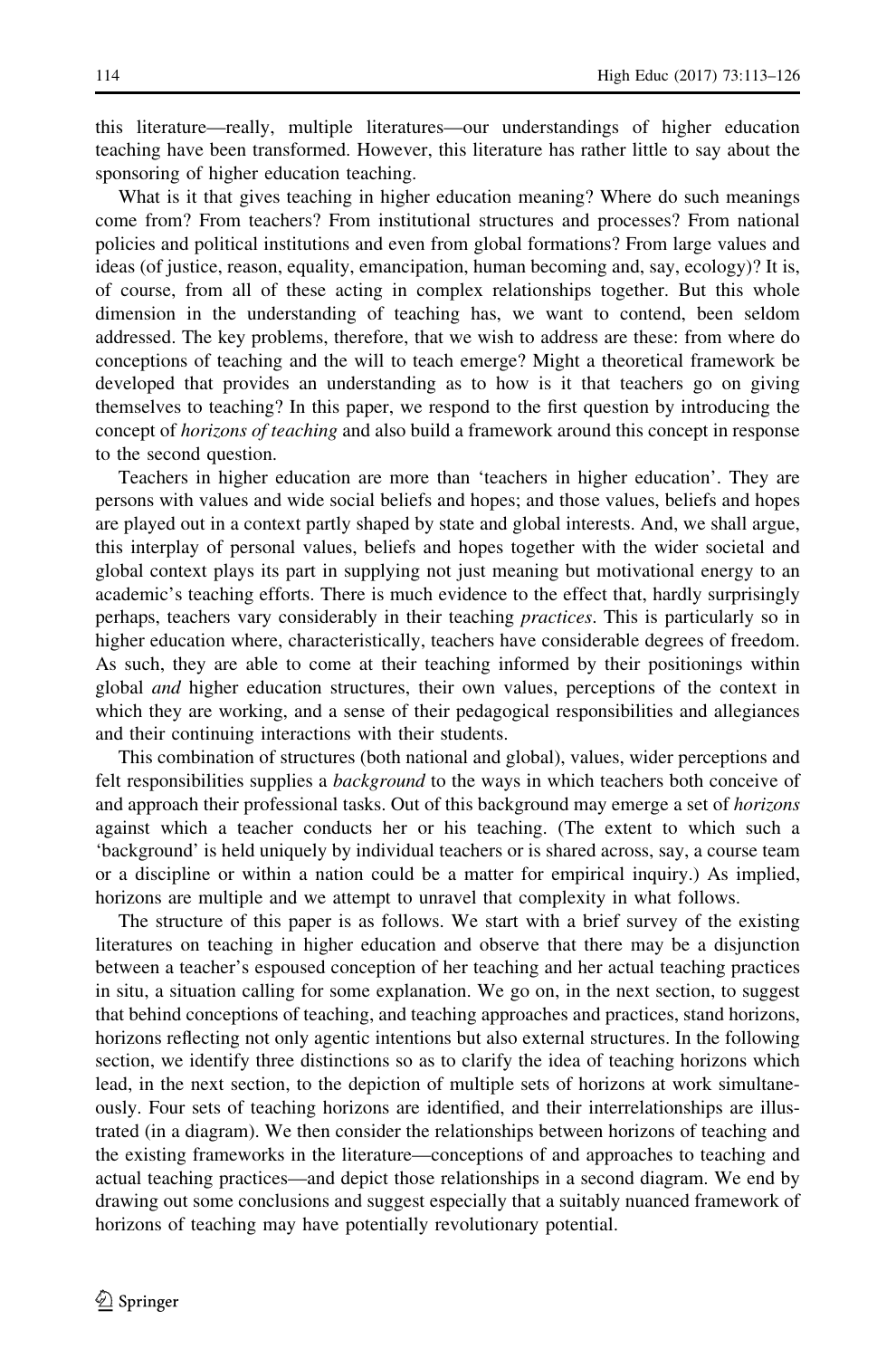#### Understanding teaching in university

In the international study of teaching in universities, two frameworks have taken particular hold in the literature, one of *conceptions* of teaching and the other of *approaches to* teaching (Dall'Alba [1991;](#page-12-0) Kember [1997](#page-13-0); Trigwell and Prosser [1996](#page-13-0); Åkerlind [2003;](#page-12-0) Parpala and Lindblom-Ylanne [2007](#page-13-0); Postareff and Lindblom-Ylänne [2008](#page-13-0); González [2009;](#page-12-0) Stes et al. [2010](#page-13-0); Prosser and Trigwell [2014](#page-13-0)). A third concept, the concept of teaching practices (Kane et al. [2002](#page-13-0); Trowler and Cooper [2002;](#page-13-0) Trowler [2005](#page-13-0); Guzmán-Valenzuela [2013\)](#page-12-0), has not received as much attention as the two former ones, but it is also evident here. We consider that these three frameworks—of conceptions of teaching, of approaches to teaching and of teaching practices—are valuable, and we wish to add to those framings through the concept of horizons of teaching.

Crudely, as a first pass, we can understand the existing frameworks as standing on separate levels. Conceptions of teaching refers to the ways in which university teachers conceive of teaching as such (Ginns et al. [2008\)](#page-12-0). Conceptions of teaching are, in essence, a response (by individual teachers; by course teams) to the tacit question: What is it to teach? Basically, two conceptions of teaching have been distinguished. One, the so-called teacherfocused conception, is that of teaching understood as an imparting of information to students in order to achieve their assimilation of it. Another conception of teaching, the socalled student-focused conception, is focused on students' learning and experiences  $(A$ kerlind [2003](#page-12-0)). Critical here is that the student should undergo some kind of worthwhile personal development. A greater criticality or the acquisition of an authentic voice might be in view here.

Depending on the *conceptions* of teaching that they hold, teachers will *approach* their own teaching practices in one or another way (teacher-focused or student-focused). Some authors have criticized such a distinction (between a teacher being content- or studentfocused), suggesting that it does not capture entirely the character of teaching since, at both poles of the distinction, teaching is viewed from a strong cognitive and individual perspective that insufficiently takes into account the social context of teaching practices (Ashwin and McLean [2005](#page-12-0); Fanghanel [2009;](#page-12-0) Guzmán-Valenzuela [2013](#page-12-0)). It has also been said that these conceptions of teaching are more focused on the individual cognitive structures rather than analysing the interplay between individuals and social, institutional or even more global structures (Fanghanel [2009,](#page-12-0) [2011\)](#page-12-0). Teaching conceptions and approaches have been also critiqued because they mainly use surveys or interviews with teachers and seldom take into account students' points of view (Guzmán-Valenzuela [2013\)](#page-12-0).

An insight into the frameworks of *conceptions* of, and *approaches* to, teaching is to suggest that it is all in the mind (of the teacher) since they refer to teachers' perceptions (Ashwin [2009](#page-12-0)). Here lies the well-known distinction made more than a generation ago by Argyris and Schön ([1974\)](#page-12-0) between 'theory-in-action' and 'espoused theory'. Whereas an academic's conception of, and approach to, teaching are evidence of her espoused theories, and are a matter of her educational aims, her declared intentions and her pedagogical hopes, theories-of-teaching-in-action point to the teaching practices in themselves in situ. And there may be a gap—a chasm indeed—between a teacher's conceptions of and approaches to teaching and her/his actual teaching practices (Kane et al. [2002](#page-13-0)); and perhaps this is inevitably so, since teaching is dynamic, with its real-time character being continuously influenced by interaction between teachers and students (Ashwin [2009;](#page-12-0) McAlpine et al. [2006\)](#page-13-0).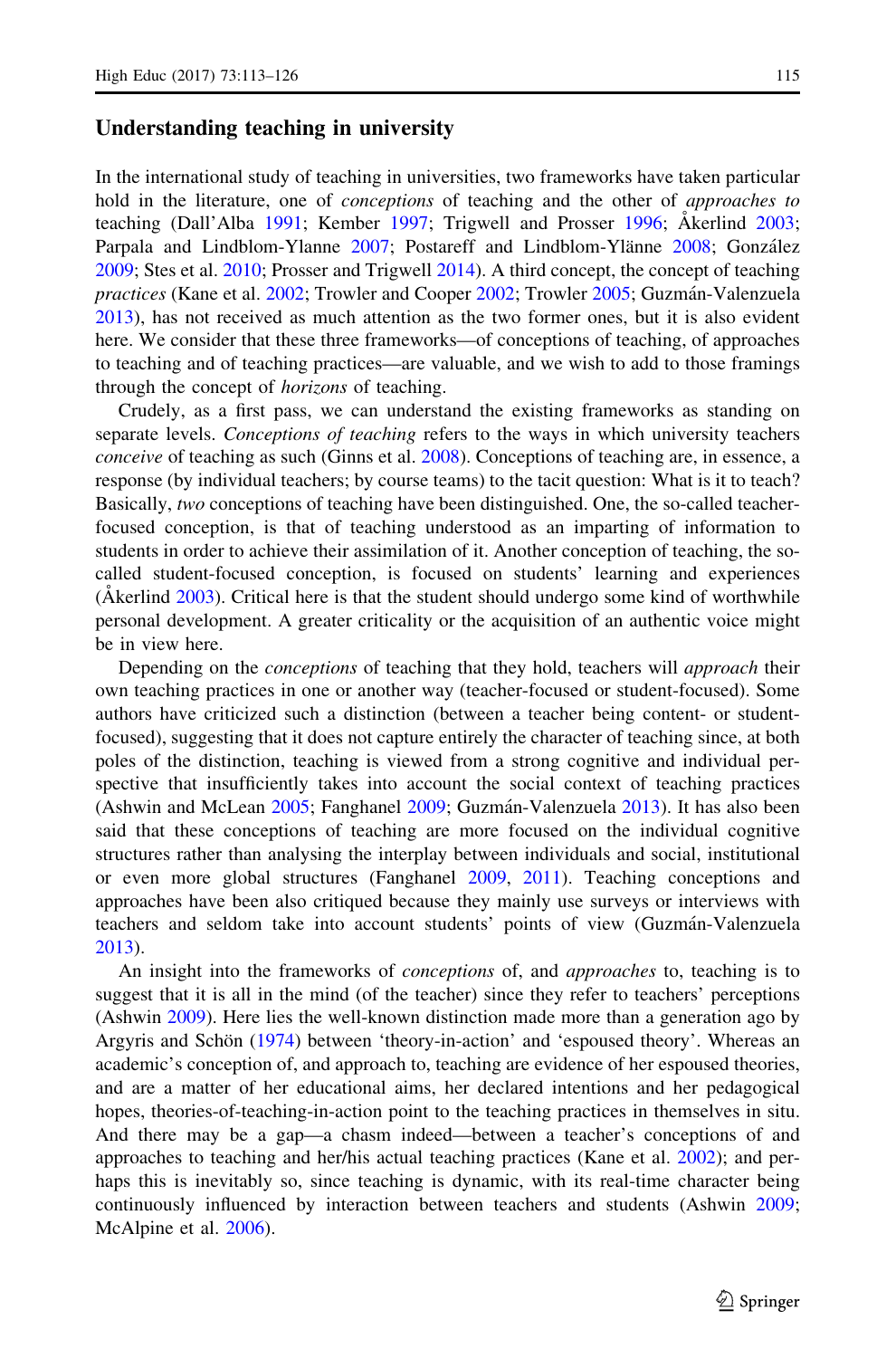A teacher may evince a set of personal conceptions of and approaches to teaching imbued with concepts of criticality, student empowerment, emancipation, authenticity and self-discovery while, on investigation, it may be observed—by a researcher, say—that her teaching practices are characterized by low risk, control, hierarchy, knowledge assimilation and reproduction and the acquisition of rather low-level skills. Such a gap between espoused teaching (conceptions and approaches) and teaching-in-action calls for some explanation. We suggest that a suitably nuanced and multi-perspectival concept of *horizons* of teaching may assist towards this end.

### Forming teaching practices: sighting horizons

Teachers do not act aprioristically but rather reflect on teaching activities in an ongoing way, against the background of their own teaching presuppositions. Teachers learn by doing; and they learn by reflecting on and by examining their teaching (Schön [1983,](#page-13-0) [1987](#page-13-0)). In the process, they work within but may also come to alter their background understandings, which in turn open spaces for new personal conceptions of teaching and teaching approaches.

While there are cognitive processes, both values and beliefs involve non-rational and affective dimensions, and these *non-reasoned* dimensions also inflect teaching approaches and teaching practices. Although they belong to a more private and intimate sphere (Trowler and Cooper [2002\)](#page-13-0) and are not easily researchable, values and beliefs are nevertheless important components of teaching practices. They give meaning to teaching practices and sustain them and orient them.

We suggest that *horizons of teaching* stand behind all of these elements—conceptions, values, beliefs, approaches and practices—and these horizons interact with other elements in time and space. The concept of horizons has been a long-standing concept in phenomenology and hermeneutics, evident in the work—for example—of Nietzsche, Husserl, Heidegger and Merleau-Ponty. The most recent major expositor of the concept has been Hans-Georg Gadamer, for whom the idea of horizons played a role in his hermeneutics. For Gadamer, 'a horizon is not a rigid boundary but something that moves with one and invites one to advance further' (Gadamer [1989](#page-12-0), 245). These elements of pliability and timefulness are, for us, important in the idea of horizons that we wish to develop in this paper.

Although teaching horizons depend on the present (what is taught in the here and now), they are anchored in the past (through learning and experience and acquired values), and yet are oriented to the future. The concept of teaching horizons points to a forward momentum, with hopes (and even anxieties) through sightings of future possibilities. Space, too, comes into the reckoning, for these teaching horizons can be local, national or global in their reach, and all of these spatial horizons may be working simultaneously (as when students in a global classroom, reaching across the continents, are encouraged to collaborate on projects focusing on local issues).

It follows that all of the three moments of teaching which have been given particular attention in the literature—conceptions, approaches and practices—have a common component in that they each derive at least part of their character from horizons. Horizons stand behind conceptions, approaches and practices; horizons inflect them, imparting colour and vivacity to them. But this is not a dictatorial relationship—a point to be developed—for horizons can be modified, not least by actual teaching experiences and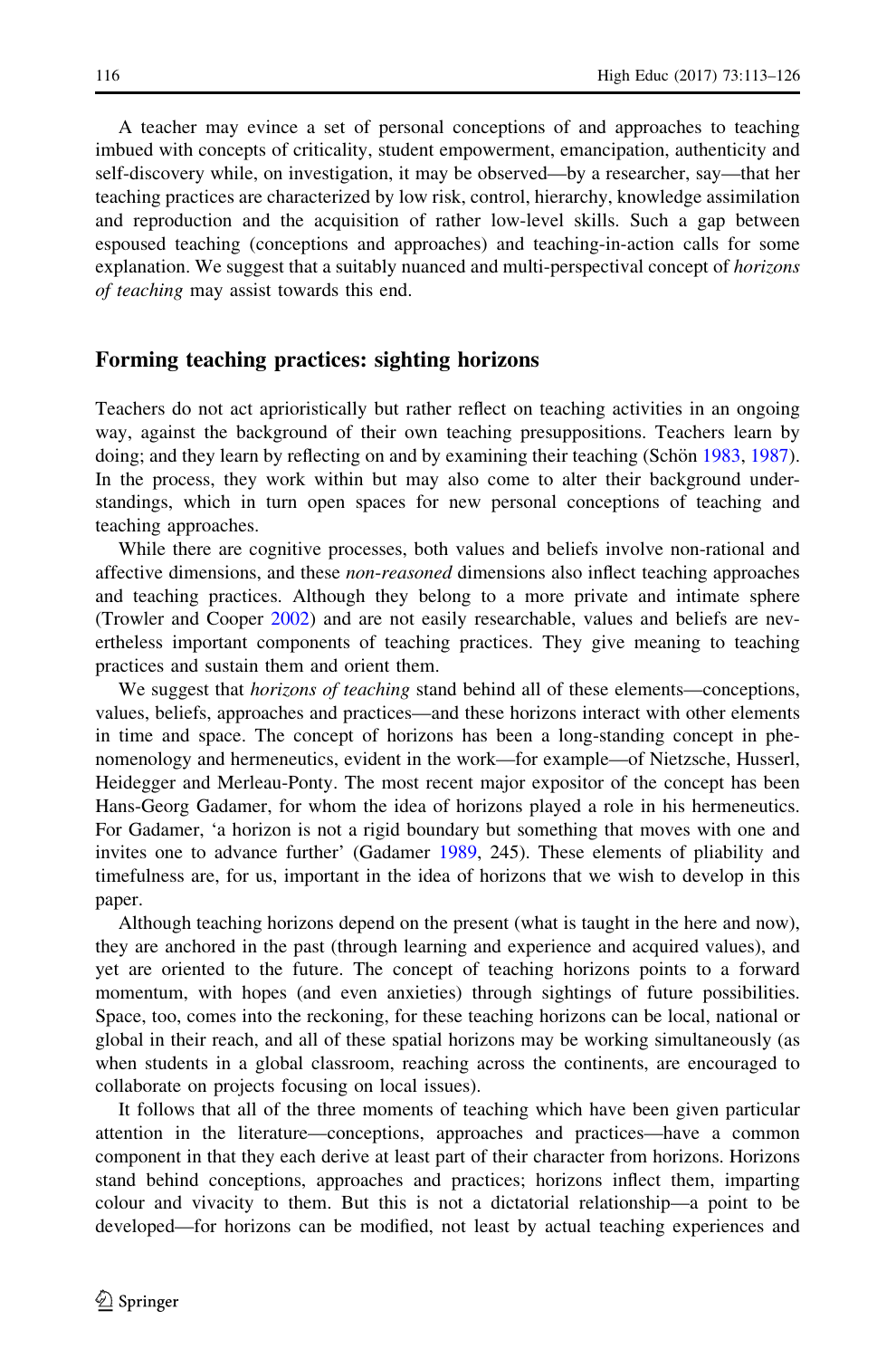changing conceptions of teaching. A teacher may move into a different pedagogical situation (for example, a university that has its own characteristic understanding of the relationship between research and teaching) and so somewhat different and even newer horizons may come into play *independently* of teachers themselves.

#### Structures and cognitions

Our paper so far has amounted to a set of initial sightings in bringing our concept of horizons of teaching into view. Those sightings have here taken the form of reflecting on the dominant theoretical frames that have been developed over the past near-forty years of research on student learning and teaching in higher education. Our suggestion, in effect, has been that—rightly significant as they have been—there is a hinterland beyond those dominant theories which awaits further exploration. The sense of a teacher as willed, as having certain dispositions, and as having—as we may put it—a certain kind of pedagogical being has been rather thinly in view. We shall now develop this sketchy set of reflections by delving briefly into the philosophy of critical theory before going on to develop and advance our own conception of teaching horizons.

In speaking of horizons of teaching, we are concerned here with the considerations that might stand as the background to a person's teaching endeavours. This concept of 'background' requires qualifications. A first qualification lies in the distinction between, on the one hand, the background being *explicitly* held by a teacher and, on the other hand, being held *implicitly* (Guzmán-Valenzuela and Barnett [2013\)](#page-12-0), hardly part of the conscious equipment that the teacher brings to her/his tasks. A second qualification lies in the distinction between that background being composed in part by *empirical* considerations and, separately, being composed in part by more *conceptual or value* considerations. A third qualification lies in the 'structure-agency' debate (Archer [1995](#page-12-0)): structures can impart a horizon to action, whether recognized or not; at the same time, a person—or a group (such as a course team)—may attempt to give expression to their own agency. These three sets of distinctions call for further elucidation. There are, of course, interconnections among them.

The first distinction, that between a horizon being either recognized as such or being rather implicit, raises long-established debates in philosophy and social theory, for example, in relation to matters of ideology, false consciousness and bad faith. Marxism and the Frankfurt School of Critical Theory [in which the ideas of ideology and false consciousness have their home (Habermas [1978;](#page-12-0) Adorno [1997\)](#page-12-0)] and phenomenology and existentialism [in which the ideas of bad faith and absurdity have *their* home (Sartre [2003](#page-13-0))] are schools of thought that pose sharply this matter of a horizon being either recognized or not. The concepts of ideology and false consciousness, for example, gain their traction from positing a world in which subjects think and act being somewhat hidden behind a veil (Rosen [1996\)](#page-13-0).

Within these frameworks, groups may come firmly to believe that the world is of a certain kind and so act within that horizon when it is quite other. For example, some teachers may believe that their efforts are contributing significantly to improving the capacities of students to live well in a multicultural society—their concepts of and their approaches to teaching have precisely that orientation—when, in fact, the home students and the international students in their classes, and in meeting spaces in their university, retain a distance from each other and so contribute to a situation in which higher education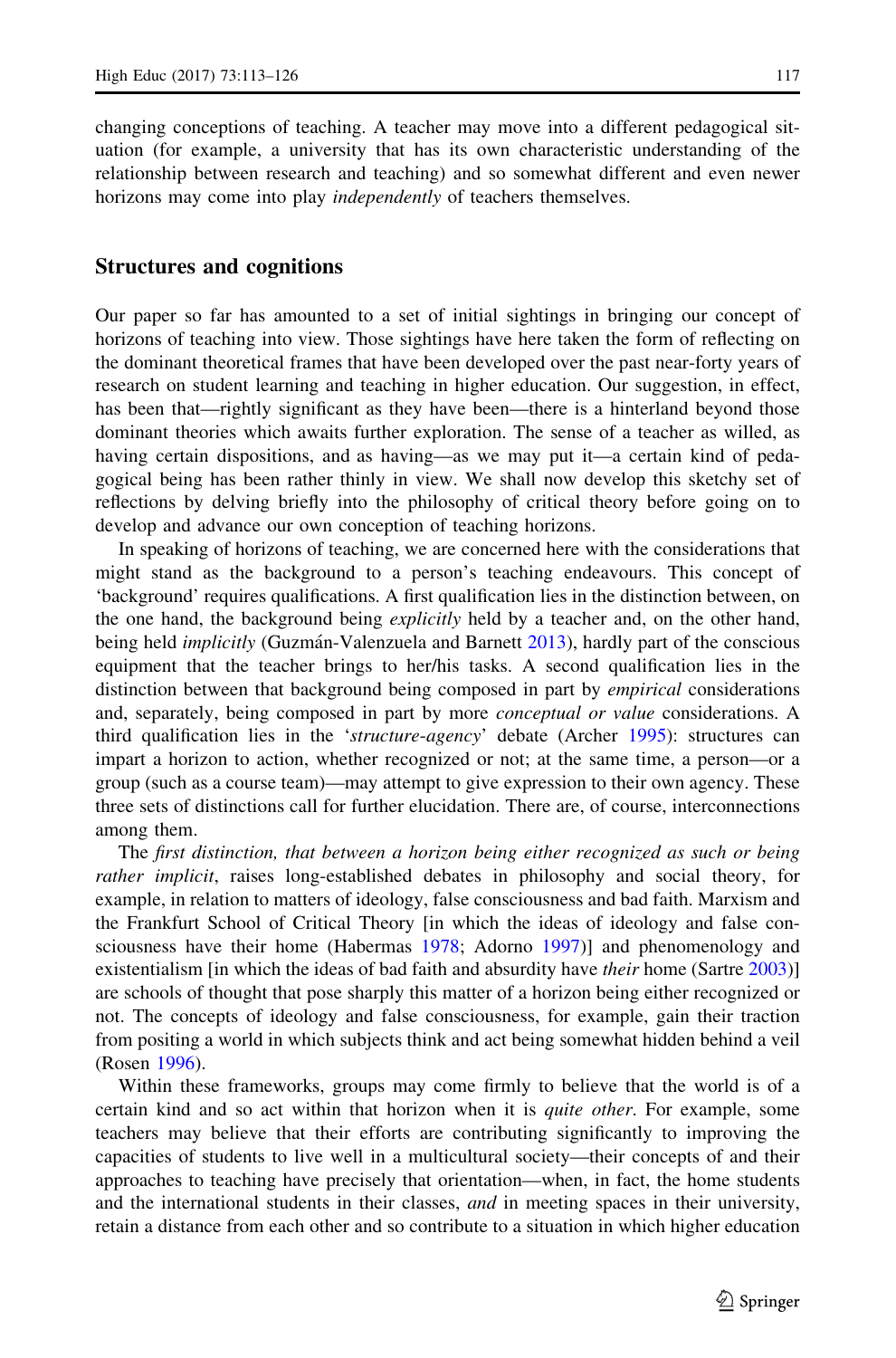reinforces a divided world. The point here is that horizons can both impose themselves and generate illusory perceptions.

The second distinction is that between a horizon being formed by empirical considerations on the one hand and by more conceptual considerations on the other hand. For example, empirical matters concerned with inequalities in society or with the ecological degradation of the planet may help to shape a set of horizons for some teachers in universities. They may become interested in the work of particular international groupings of universities [such as the Talloires Group or the GUNI association (Watson et al. [2011\)](#page-13-0)], working out concrete ways of bringing ecological perspectives into their teaching. On the other hand, for others, more abstract concepts such as knowledge, truth, objectivity, integrity, justice, freedom and openness may be more influential in shaping horizons within which they play out their academic lives.

These two domains may work together. A teacher may be guided by a (conceptual) horizon of, say, justice or equity *and* may be energized by empirical considerations that the contemporaneous world is far from being (empirically) characterized by either justice or equity. Nevertheless, analytically, the two sets of horizons—empirical and conceptual should be kept separate.

The *third distinction* here is implied by the 'structure-agency' debate: structures can impart a horizon to action, whether *recognized or not*; at the same time, a person—or a group for that matter—can determine to set their own horizons and strike out on their own, so establishing their own agency (Fanghanel [2011](#page-12-0)). Note the asymmetry at work here. Structures are at work whether they are recognized or not and whether agency is or is not present. However, agency (seriously to count as agency) has to have some degree of selfawareness attaching to it.

Across the world, universities and academic life cannot nowadays be understood in any serious way unless attention is paid to its deep and global structures, such as the global knowledge economy, cognitive capitalism, neoliberalism, state and regional policy frameworks and the developing digital age. These structures profoundly both shape and even condition universities and the life of academics and so can be said to impart horizons to the work of universities. The university, and those who work in them, are implicated in these structures, whether these structures are recognized or not.

#### Horizons of teaching: a set of multiplicities

Let us now move to focusing head-on the main target of our paper, that of horizons of teaching. Horizons of teaching are the considerations—explicit or implicit—that open a space in which an individual's teaching is situated, whether self-reflectively or not. In practice, such considerations are likely to be a conglomeration of values, ideas and empirical observations or assumptions on the part of the individual concerned and the structures and ideologies acting on the teaching function (which may even be global in their nature). Together, there is at work here a hinterland of reasons, motivations and forces (at once institutional, national and global) that may sustain or, at least, orient a teacher in his or her professional endeavours over decades.

A person's horizons not only impart meaning to a person's teaching but also supply energy to a person's teaching. Her or his horizons provide a context in which it makes sense for a person to go on giving themselves to teaching (beyond the formally contracted numbers of hours and days in a year). They also set up *dispositions* in relation to teaching.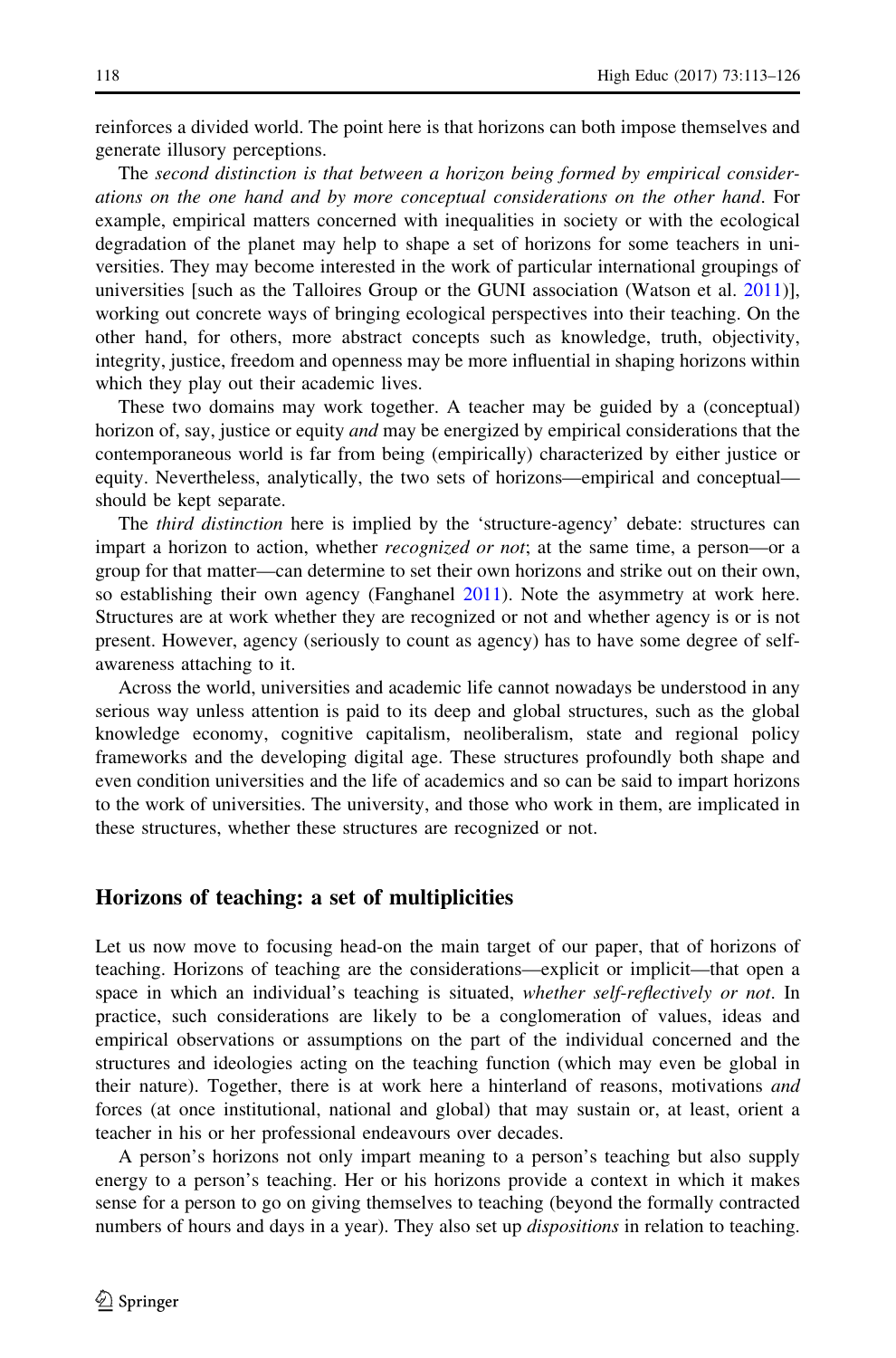Such horizons help to sustain a person's will to invest themselves in teaching across their professional lives. It is against a person's horizons that the traditional idea of teaching as a vocation has its setting. But horizons may also dampen an orientation towards teaching. Amid structures that privilege research or (for some) open spaces for self-directed consultancy and income-generating activities, an individual's horizons may be set in that way and an individual may become ill-disposed toward his/her teaching tasks which may be felt as imposed.

Teaching horizons are parameters of both space and time against which teachers comprehend their teaching. Some will see themselves as maintaining traditions that are centuries old, some will see themselves as preparing students for the world of tomorrow, some will see themselves as opening paths into the local labour market, and still others will see themselves as trying, in their teaching endeavours, to help their students become critical global citizens. And all kinds of movements of such temporal and spatial horizons are possible—forwards, backwards, outwards and even inwards as teachers' horizons move.

Horizons of teaching, therefore, constitute a set of multiplicities (Deleuze and Guattari [2007,](#page-12-0) 24), with movements in many directions. Horizons of teaching are symptomatic of structures *and* open themselves to agency. They take on temporal components, into the past, present and future. They are at once local, national and global. And they embody varied and even discordant value systems.

## Four sets of teaching horizons

Awkward issues arise from the analysis so far proffered. To what extent are horizons a conscious part of a teacher's inner cognitive and value equipment? Or, to what extent might such horizons simply be there, working as taken-for-granted axioms of his/her working life; her assumptive world indeed (Sabri [2010](#page-13-0)). Or, to put the matter directly, to what extent might it plausibly be suggested that horizons are supplied by deep societal (and possibly global) structures in which higher education teaching has its contemporary locale and to what extent can it be said that teachers may still express their own agency?

Such questions suggest that there are *several* kinds of horizons that are placed in a hierarchical set of relationships with each other; and we would identify four.

Horizon 1—personal horizons—is that of an individual teacher's own life-world, her values, priorities, interests and involvements. This horizon helps to supply a teacher's professional identity. Concepts such as equality, liberty, economic growth, emancipation, feminism, knowledge inquiry and a fascination with (and even love of) a discipline, and multiculturalism might come variously into play in providing a horizon to an individual's will to engage in the activity of teaching. Such concepts, as it were, help to attach individuals to the world; and the extent to which individuals as teachers attach themselves to such concepts helps to form both their wider identities in the world and their more local pedagogic identities.

Even though such a conceptual apparatus may fill out an individual's teaching horizons, it is a further matter as to whether such concepts, ideas and interests are consciously and self-reflectively recognized by a teacher or whether they remain somewhat hidden, and yet still working as horizons. Whether self-reflectively noticed or not, it is crucial here to note that these conceptual attachments do not supply straightforwardly an individual's concept of teaching or mark out his/her teaching practices. As we are elucidating the matter here,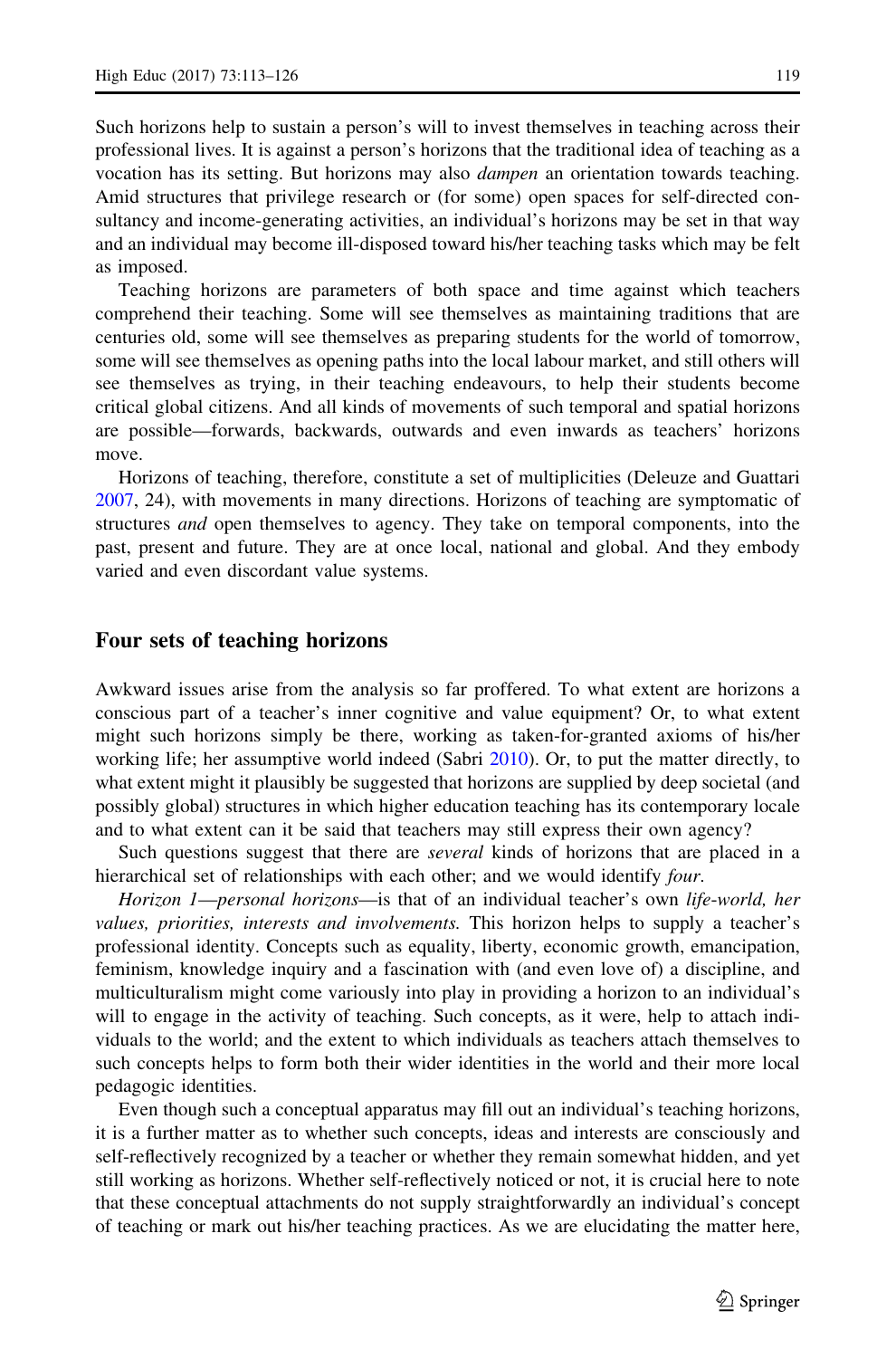teaching horizons are somewhat distant and are not close at hand, whereas a person's conceptions of teaching and their approaches to teaching are self-evidently closer to his/her pedagogical actions.

An individual teacher may be concerned with ecological matters—and may, in her more personal life be a member of various ecological associations—and so the idea of ecology may supply a horizon to her teaching. But having such a horizon leaves open in a large way the actual conceptions of and approaches to her teaching that she might take up and her ensuing actual teaching practices; that is, there may be considerable variability in the ways in which and the extent to which such an ecological horizon might embed itself in her teaching.

Horizon 2—horizons-in-reflection: Horizon 2 is the horizon that comes into view as a result of a teacher reflecting on the situation in which she finds herself. She may espy variously her institution (she may feel her institution values and supports her teaching or hinders it), her discipline or professional field (she may regret some recent tendencies in it, in its favouring of certain intellectual fashions, as she sees them), the contemporary and changing national policy framework for higher education (which she may feel is having a corrosive effect on university teaching or possibly to the contrary a liberating effect), or even, say, the general nature of her students (she may feel that they are changing over the years of her teaching practices for example) and the ensuing pedagogical relationship in which she is playing her part.

In other words, against this horizon, a teacher reflexively becomes aware that her teaching has its place in a set of particular circumstances that impart horizons to her teaching. To draw on Marginson and Rhoades's [\(2002](#page-13-0)) term, both she and her teaching take on a 'glonacal' character being infused at once by local, national and global horizons. She understands or believes that these horizons inflects her teaching, variously influencing it, colouring it, and even distorting it at times (when, for example, she feels that her teaching has to be accorded a lesser place in her priorities due to the national and institutional research policy frameworks, or she senses that her teaching values are more difficult to sustain when, in a marketized situation, her students are situating themselves as 'customers' in the pedagogical relationship).

Horizon 3—horizons-of-structures: This is a horizon that is imparted by deep impersonal structures at play, irrespective of their being recognized or not. Here enters the socalled structure-agency dimension of teaching horizons. Universities are large-scale institutions and connect to a larger or greater extent with global dimensions of knowledge production and epistemological flows, with the globalized knowledge economy and the growth of cognitive capital (Boutang [2011\)](#page-12-0). They are also caught up in global academic markets, with global flows of academic personnel and international students. More locally, they are implicated in labour markets and national policies on development, and innovatory areas of economic advancement, all of which play out differentially across countries. There are, therefore, ontological layers at work that produce a structuring of university teaching.

These horizons—whether in the form of structured 'generative mechanisms' [to draw on a term from Bhaskar's Critical Realism (Bhaskar [2008](#page-12-0), 48–50)] or of ideological formations—play themselves out in fine-grained ways. To reiterate, they do not determine in precise ways the nature of teaching (not yet, at any rate in so-called public universities although they may do in some private universities). Indeed, they may serve as moments where, for instance, teachers look for ways of countering overt vocationalization of the curriculum or, indeed, look to open the curriculum beyond classical disciplinary orientations to include more work-based learning. There, we might discern such a conception of teaching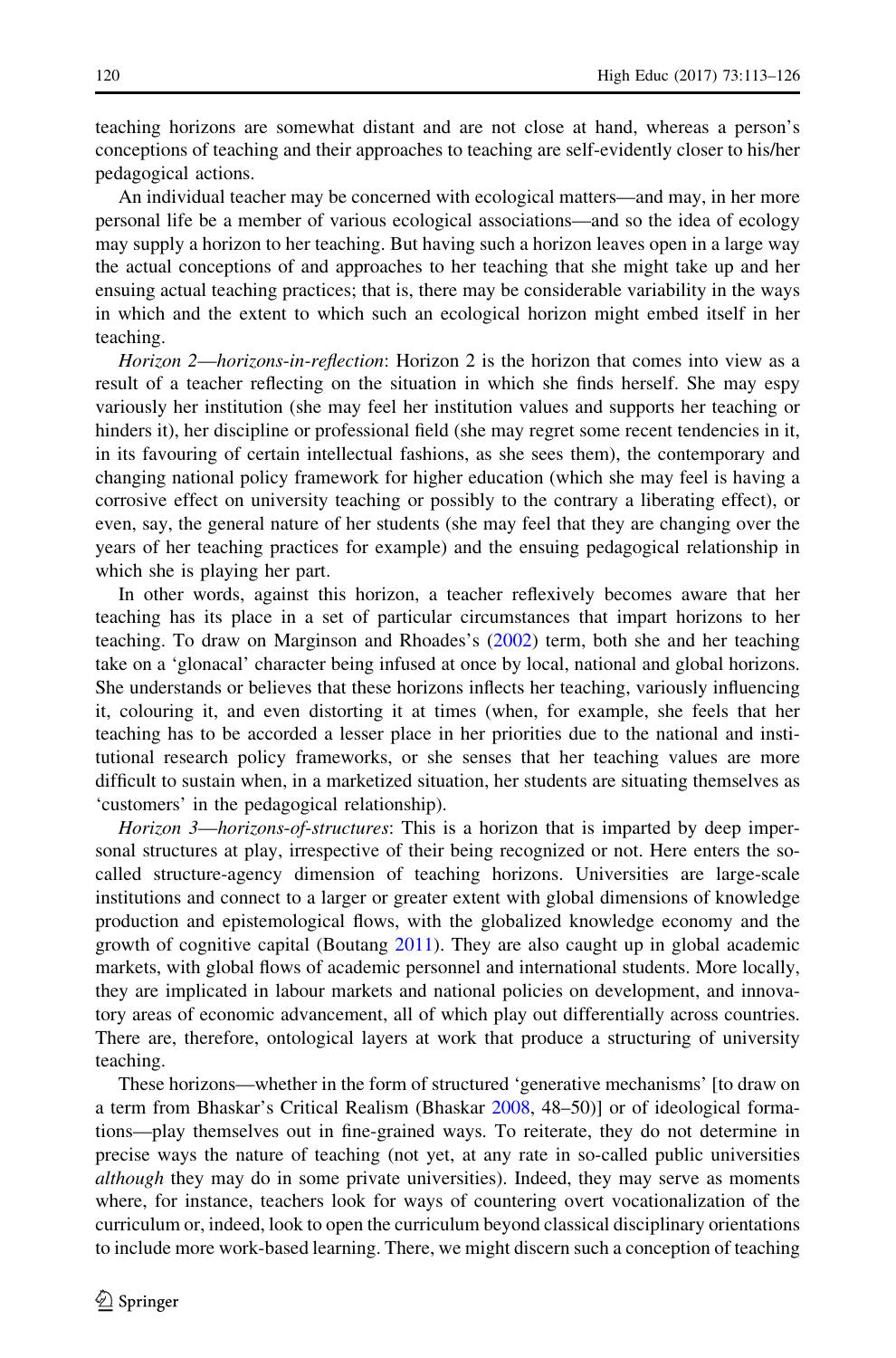<span id="page-8-0"></span>as a form of resistance against a horizon of national (and possibly global) forces. But this reflection only serves to emphasize the power of such underlying and embedded structurings of teaching horizons, which may therefore, in large part, be going unrecognized.

Horizon 4—horizons-as-teaching-project: This last horizon is a kind of deliberate amalgamation of the previous three sets of horizons, but it is distinctive. It emerges as an academic's teaching project, in which her intuited values and hopes of herself and of her teaching (horizon one) are subjected to a serious self-scrutiny (horizon two) but within a conscious attempt to discern the university's underlying structures and its embedded ideologies (horizon three). It is here that a teaching game-plan is eked out, in the form of broad principles, that the fullest possible extent of a person's agency is worked at, seeking spaces, perhaps collaboratively, to bring off large teaching ventures. This is a horizon of micro- and possibly macro-politics, in which an academic manoeuvres herself so as to maintain her values and hopes (horizon one), and searches for spaces to do so, against the horizon of the presenting structures and ideologies (horizon three). This calls for a continuous self-interrogation, and self-criticality (horizon two), as the individual seeks both to come to terms with any ideological traces that she identifies within herself *and* enters into (tacit or explicit) negotiations with the horizons of her own institution.

These four sets of horizons are not just hierarchical but stand in complex relationships with each other, which we attempt to depict in Fig. 1, their interrelationships marked by the arrows. Broadly, personal horizons (1) may be scrutinized by horizons-in-reflection (2), which in turn may help to shape those personal horizons. All the while, horizons-ofstructures (3) are acting, perhaps unnoticed, on personal horizons (1), but they can become an object of reflection and scrutiny by horizons-in-reflection (2). On the basis of such interactions and reflective processes, horizons-as-personal-plans (4) may form which recognize horizons-of-structures (3) but which may offer agentic teaching projects even within and despite the force of those structures. When formed, horizons-as-teaching-project (4) can themselves become subject to personal scrutiny against horizons-in-reflection (2), which in turn may alter personal horizons (1) and even (subversively or openly) act upon horizons of structures (3). Horizons of teaching, therefore, are multi-layered *and* have the potential to bring both structures and agency together.



Fig. 1 Four sets of teaching horizons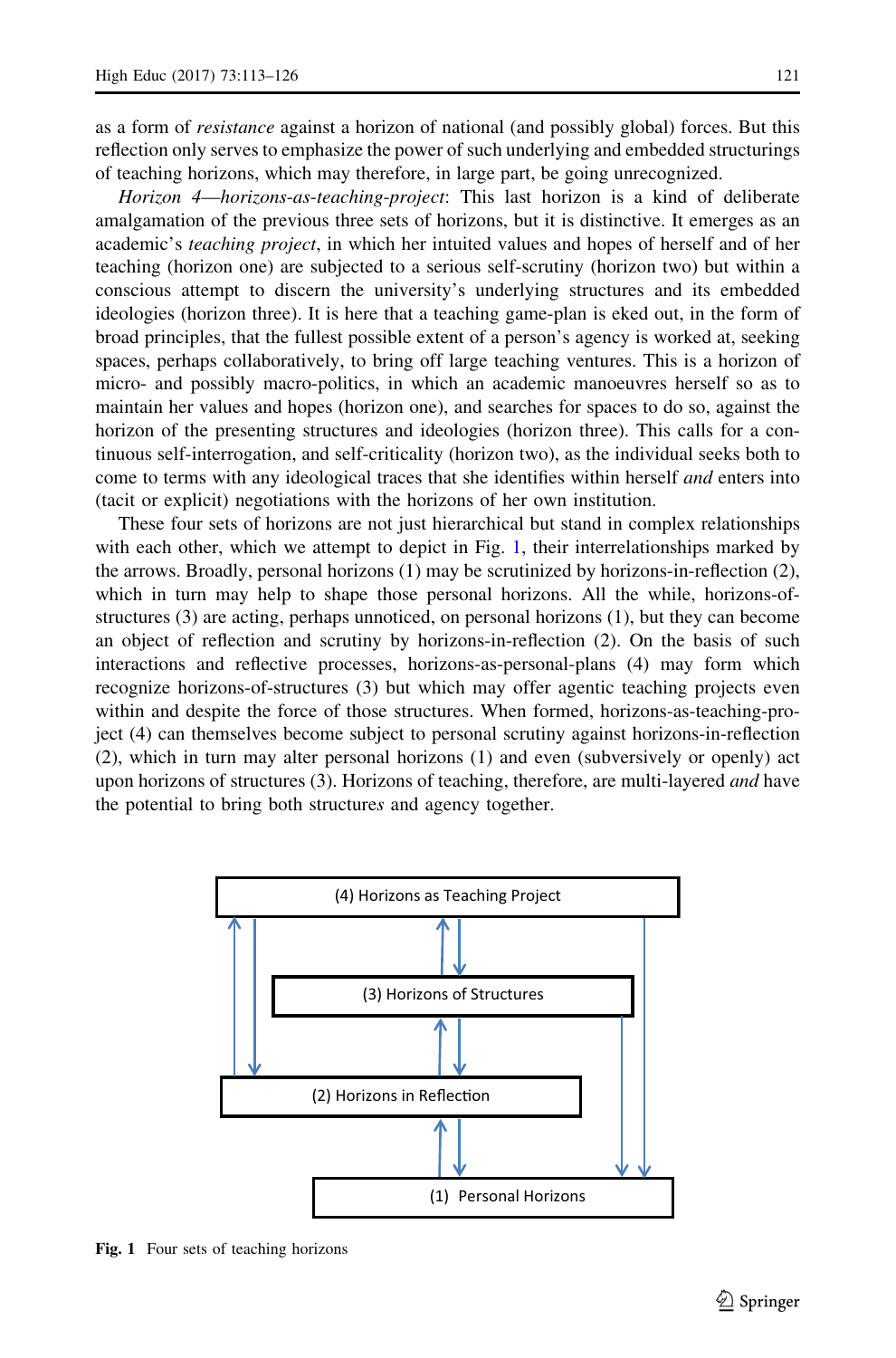#### <span id="page-9-0"></span>Placing university teaching horizons

In this paper, we have discerned four lenses, as it were, through which university teaching can be sighted, namely those of (1) teaching practices (to be observed in situ especially in the enactment of the teacher's pedagogical relationships and interactions with her/his students); (2) *approaches to teaching* (the orientation that teachers in a university self-consciously take, in approaching their own teaching); (3) *conceptions* of teaching (the ways in which teachers conceptualize what, in general, is to count as 'teaching' in higher education); and (4) teaching horizons. This last has been our main target, and, here, we have disentangled teaching horizons as *four* sets of horizons, in which a teacher's own agency and the structures at work come into play to different degrees.

From this assemblage of teaching layerings (horizons, conceptions, approaches and practices), the question arises as to the relationships between them and especially the place of teaching horizons. Metaphors suggest themselves. Is the relationship between these sightings of teaching to be thought of as one of a set of layers in a vertical pattern or more like, say, the layers of an onion? That is to say, is there a sense to be extracted such that these sightings of teaching stand in a hierarchical relationship to each other or is it that they are more a matter of core and periphery? Is it that, as implied in the hierarchical metaphor, horizons of teaching are in some way more powerful, more significant or more elevated than *conceptions* of teaching or actual teaching *practices*? Or perhaps it is the other way around, with teaching horizons providing foundations for teaching practices? Or is that, as implied in the onion metaphor, teaching horizons are at the centre and gradually unfold into conceptions of teaching and approaches to teaching and then to teaching practices?



Fig. 2 Placing horizons of teaching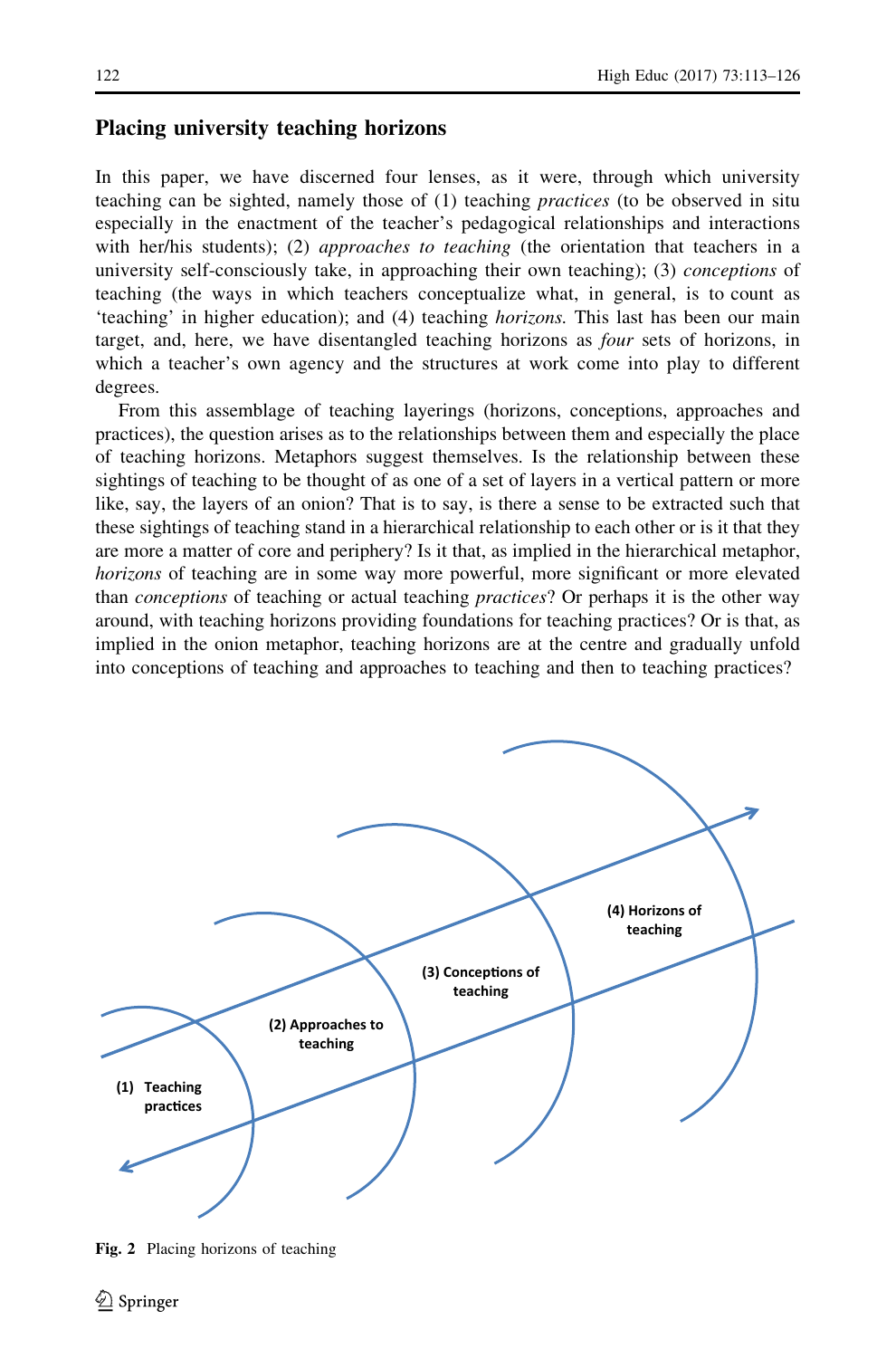Our own suggestion here is something of a blend of these possibilities—and hence our diagram (Fig. [2\)](#page-9-0), with its rather loose diagonal sets of relationships. Teaching horizons stand themselves in a kind of structuring relationship to teaching conceptions, approaches and practices, but the energies between these layers are multi-directional.

The term 'horizons' is deliberately chosen. Teaching horizons set the landscape in which teaching unfolds; and they may stretch out in both time and space. Teaching conceptions, approaches and practices have their place within (these) horizons. Horizons are as we have seen—a complex of social (indeed global) forces, national and institutional policies, intellectual fields, discursive formations and personal meaning (value) structures. They provide a terrain (to opt for another metaphor) within which individuals (and groups) form and, indeed, contest the nature of teaching in higher education. They offer compass bearings by which teaching may be steered, by teachers and those concerned with teaching, both individually and collectively. And they move over time, receding and drawing nearer and even changing completely.

We also want to urge that, distant as some of them may seem, teaching horizons can affect the intimate spaces not only of the curriculum but of the pedagogical relationship itself. This indeed is the nature of structures, that they both orient and *open* possibilities for the practices with which they are related. These influences on the pedagogical relationship are themselves multiple. Structures may generate discursive horizons within which higher education teaching is practised. They may generate ideologies within which curricula are developed. And they may, through value structures, hold together an academic's teaching approaches and conceptions. Horizons may provide a bearing, accordingly, that subtlely filter themselves into the intimate spaces of teaching in higher education.

It is apparent that horizons of teaching, as we have explicated the idea, have a complex ontological character. In the analysis, we have offered here, horizons of teaching definitely exist; they have a real and robust ontological character and would be open to empirical inquiry. Indeed, they have their existence at different ontological levels, at the deep level of (Bhaskar's) 'generative mechanisms', at the level of ideological formations, at the level of agentic engagements and at the level of reflexive conversations. Such horizons are by no means 'just in the mind'; and even where they are in the mind in the form of 'reasons, norms and such like', they have an ontological presence, having 'causal properties in the fullest sense' (Bhaskar [2002](#page-12-0), 97). In turn, our phrase 'horizons of teaching' offers us an entrée into a concept that has epistemological substance, assisting—we contend—an understanding of a dimension of teaching not hitherto readily available.

#### Inter-personal horizons

Throughout this paper, we have been placing the individual teacher in the centre of our inquiry. We have inquired into both as to how horizons affect the teacher and as to how the teacher might come to form her/his own horizons; and, in that light, we have considered as to how the individual teacher and her/his horizons can be situated in the structure-agency nexus. None of this should be taken to imply that we are wanting to project a Robinson Crusoe view of teaching, it being undertaken only in a solitary fashion. On the contrary, we recognize that teaching in higher education is an interpersonal and social matter (however much in settings around the world, it may still seem, on a casual examination, to be a private matter). Sociality enters—or can enter—each of our four sets of teaching horizons.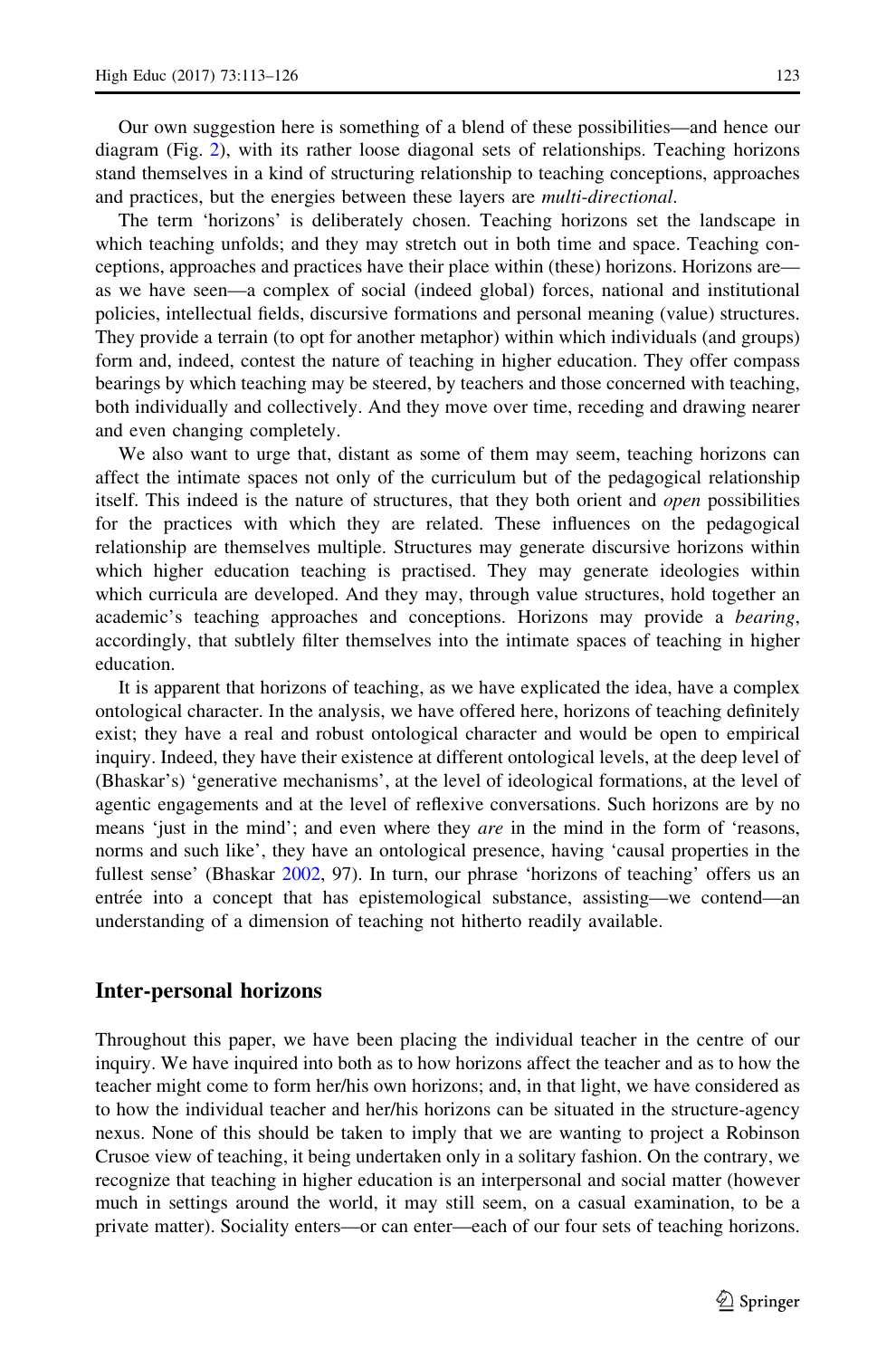Sociality may enter a teacher's intuited values and hopes of herself and of her teaching (horizon one) since those values and hopes may well be developed and sustained collaboratively, for example, as a course team grapples collectively in the redesign of a programme of studies. And different horizons will almost certainly reveal themselves in any such interpersonal reflections: an annual course-team awayday may well open to deepseated differences of value-orientations between members of the course team. One member of the team may place a high value on serendipity and creativity and seek to outflank an institution's 'learning outcomes' systems for curricula design while, for another member of the course team, disciplines may lie at the heart of academic life and so that horizon may open to a teaching approach build around 'threshold concepts' (Meyer and Land [2005](#page-13-0)) even if it runs against that same institution's concern with 'employability'. And once revealed, any tensions between different horizons—both between course team members and between the course team and their institution—will need to be worked through.

Sociality may come into play in the individual teacher submitting her inner hopes and values to self-scrutiny (horizon two) as she interrogates, say, her professional actions and relationships to self-reflection but inflected by the hopes and values of teaching colleagues or by the in situ nature of the working out of the pedagogical relationship with her students. Sociality comes inevitably into play in the university's underlying structures and its embedded ideologies (horizon three). And lastly, sociality comes into play in the integration of all of these levels (horizon four) as the individual, often in concert with others, works out teaching projects that seek to accommodate life-plans and educational projects within the deep structures of policies and politics on institutional, national and global levels. For example, the international 'scholarship of teaching and learning' movement could be said to be a form of collective agency deliberated organized to address the hegemony—at institutional, national and global levels—of research-as-an-ideology.

### **Conclusions**

A considerable research literature on teaching in higher education has accrued over the past 40 years or so. That literature has focused on conceptions of teaching, and on approaches to teaching and, to a lesser extent, on actual teaching practices. In this paper, we have sought to extend that literature by opening a perspective on teaching that we have termed 'horizons of teaching'. The difference is captured in the observation that whereas we may steer by horizons—to use our term here—we do not steer *towards* them; conceptions of teaching, teaching approaches and teaching practices, on the other hand, supply much more determinant directions of pedagogical travel. However, the less intimate connection between teaching horizons and actual teaching practices does not imply a lesser significance for teaching horizons. On the contrary, it is horizons that supply meaning to the whole enterprise of teaching, both on a personal and collective level. *Personal* horizons may even be sources of creative resistance to *structural* horizons present at institutional, national and global levels.

In interrogating this idea of horizons of teaching, we have delineated four such horizons (Fig. [1\)](#page-8-0), involving to a greater or lesser degree, persons *and* collectivities and, more especially still, structures *and* agency. Horizons, accordingly, form a complex working at different levels and being infused with different degrees of reflexivity. We have suggested that horizons may variously be both personal and impersonal, both an expression of agency and of deep societal and even global structures. As such, horizons may open the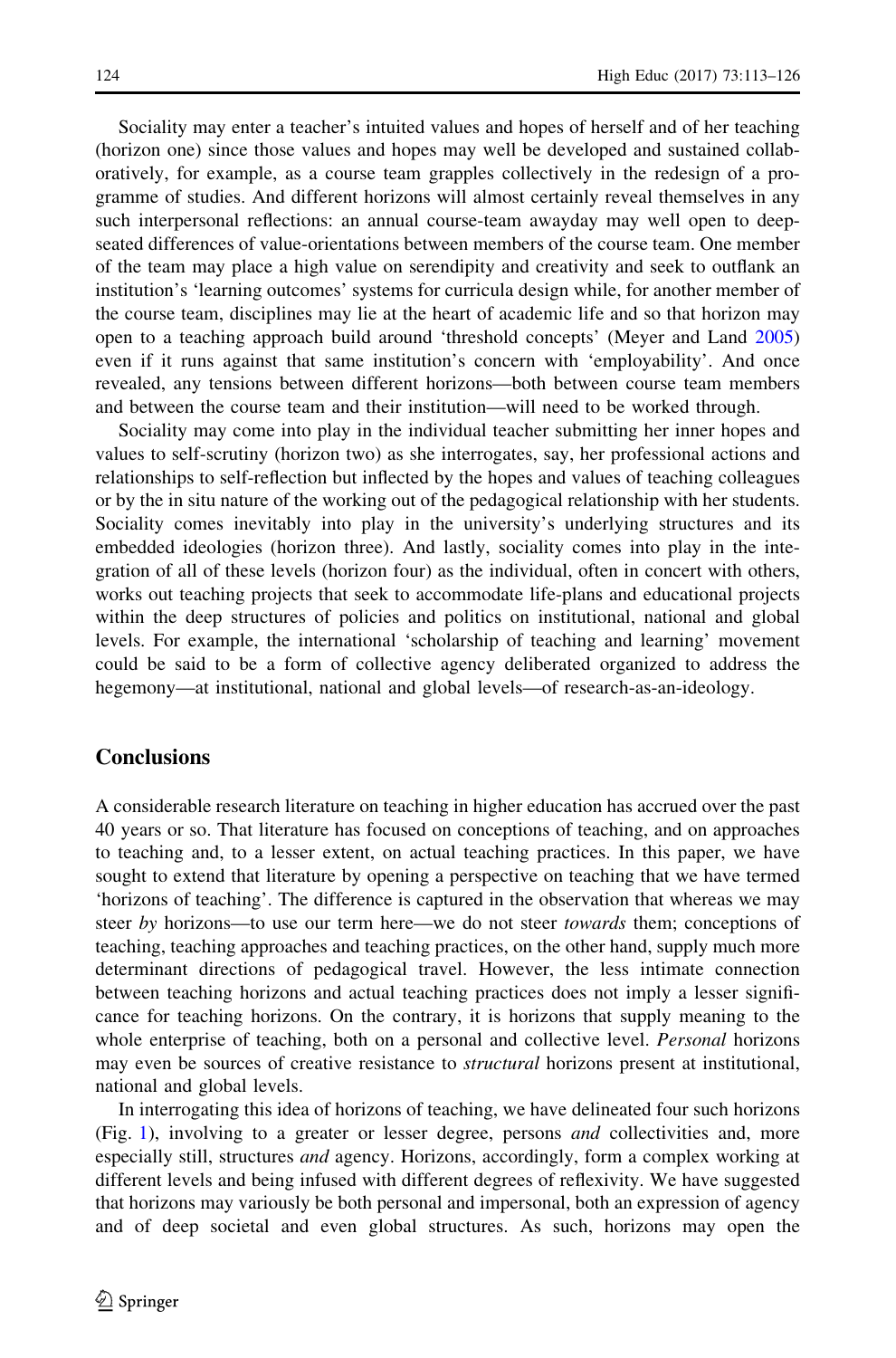<span id="page-12-0"></span>possibilities both of, say, individual universities seeing new pedagogical horizons for themselves and of academics' increasingly agentic horizons emerging out of a personal and collective critique of given ideological horizons, for example, of an *adopted* horizon of civic education against a perceived given horizon of an unequal world. The idea of horizons of teaching contains a moment of potentiality, of there being always space to recast higher education teaching in radical ways; and to change horizons, not merely one's own but to help agentically to bring new horizons into view for higher education institutions and even for higher education systems.

The concept of horizons of teaching here turns out to be not only an analytical concept (interpretable and researchable on different levels) but a potentially revolutionary concept. Admittedly, the identification of that potential calls for more work than is possible in a single paper, work that needs to be at once conceptual, theoretical, empirical and practical.

Acknowledgments We thank the editor and two anonymous reviewers of this paper for their helpful comments on earlier versions of this paper. Funding from PIA-CONICYT (Chile) Basal Funds for Centers of Excellence Project BF0003 and also from Fondecyt 1141271 (Fondecyt-Chile) are gratefully acknowledged.

## **References**

Adorno, T. W. (1997). Dialectic of enlightenment (Vol. 15). London: Verso.

- Åkerlind, G. S. (2003). Growing and developing as a university teacher variation in meaning. Studies in Higher Education, 28(4), 375–390.
- Archer, M. (1995). Realist social theory: The morphogenetic approach. Cambridge: Cambridge University Press.
- Argyris, C., & Schön, D. A. (1974). Theory in practice: Increasing professional effectiveness. San Francisco: Jossey-Bass.

Ashwin, P. (2009). Conceptualising teaching and learning interactions in researching higher education. In M. Tight, K. H. Mok, J. Huisman, & C. Morphew (Eds.), The Routledge international handbook of higher education (pp. 37–46). Oxford: Routledge.

- Ashwin, P., & McLean, M. (2005). Towards a reconciliation of phenomenographic and critical pedagogy perspectives in higher education through a focus on academic engagement. In 12th international improving student learning symposium, diversity and inclusivity (pp. 377–389).
- Bhaskar, R. (2002). From science to emancipation. New Delhi: Sage.
- Bhaskar, R. (2008/1975). A realist theory of science. London: Verso.
- Boutang, Y.-M. (2011). Cognitive capitalism. Cambridge: Polity.
- Dall'Alba, G. (1991). Foreshadowing conceptions of teaching. Research and Development in Higher Education, 13, 29–37.
- Deleuze, G., & Guattari, F. (2007/1980). A thousand plateaus: Capitalism and schizophrenia. London: Continuum.
- Fanghanel, J. (2009). Pedagogical constructs: Socio-cultural conceptions of teaching and learning in higher education. Saarbrücken: VDM Verlag.
- Fanghanel, J. (2011). Being an academic. Abingdon: Routledge.
- Gadamer, H. G. (1989). Truth and method. New York: Crossroad.
- Ginns, P., Kitay, J., & Prosser, M. (2008). Developing conceptions of teaching and the scholarship of teaching through a Graduate Certificate in Higher Education. International Journal for Academic Development, 13(3), 175–185.
- González, C. (2009). Conceptions of, and approaches to, teaching online: A study of lecturers teaching postgraduate distance courses. Higher Education, 57(3), 299–314.
- Guzma´n-Valenzuela, C. (2013). Challenging frameworks for understanding teaching practices in higher education: The end or the beginning? Qualitative Research in Education, 2(1), 65–91.
- Guzmán-Valenzuela, C., & Barnett, R. (2013). Developing self-understanding in pedagogical stances: Making explicit the implicit among new lecturers. *Educação e Pesquisa*,  $39(4)$ ,  $891-905$ .
- Habermas, J. (1978). Knowledge and human interests. London: Heinemann.